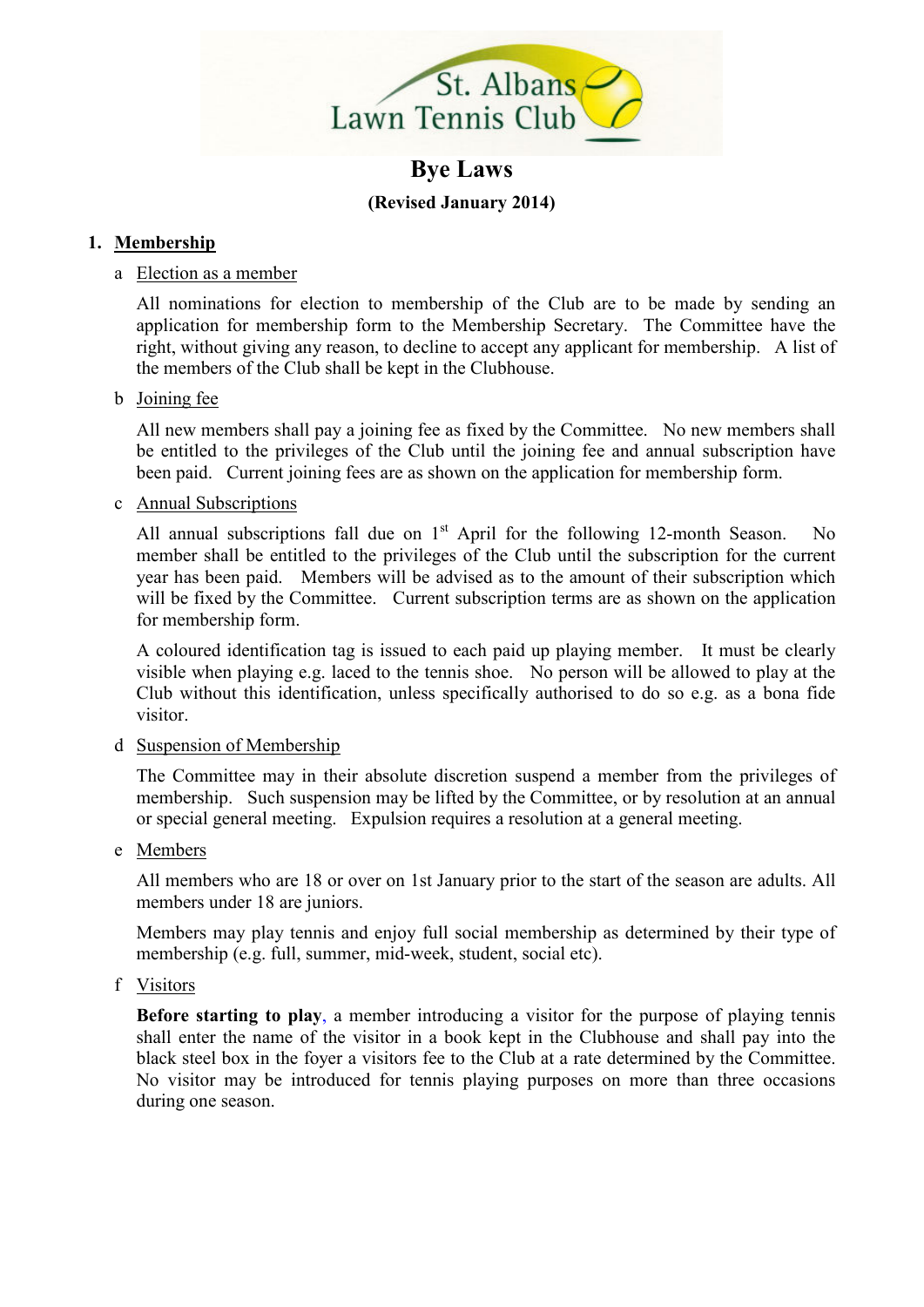# **2. Matches and Tournaments**

## a Matches

County, league and other matches shall be arranged and managed by the elected captains either directly or via match sub-committees or organisers approved by the Committee and their decisions on all matters pertaining are final.

b Club Closed Championship and Club Handicap Tournament

These tournaments shall be arranged and managed by the Tournament Organiser approved by the Committee. Their decisions (or those of their tournament sub-committee) on all matters pertaining are final.

Any entrant must withdraw from a Club Championship / Tournament if they know they will not be available to play on finals day.

The rules for these tournaments will be displayed on the notice-board at the time of the event.

c Other tournaments and leagues (open or internal)

Other tournaments e.g. Open Junior Tournament or winter floodlit leagues shall be arranged and managed by organisers approved by the Committee, and their decisions on all matters pertaining are final.

Times when some / all of the courts are not freely available because of matches and tournaments are displayed on the notice-board and club website.

d Match Fees

These are set by the Committee and apply to both home and away matches. They do not include catering, bar and travelling costs.

# **3. Court Usage, Reservations and Restrictions**

## a Social Tennis and General play

Social tennis is played at the following times: Tuesdays from  $1.00 - 3.00$  pm, Wednesdays from  $6.30 - 9.30$  pm during the summer season, and Saturdays from  $2.00 - 5.00$  pm. All sets must be made up before occupying a court. One tie-break set should be played, and players should then leave the courts in order to mix in with other players.

Privately arranged games are not allowed during the above periods of social tennis, but may be played at all other times if there are courts available. On Sunday mornings before 12 noon such arranged games have priority over all other games. Rearranged league and tournament matches may be played but social tennis has priority over these matches.

In the winter season (October to March) Winter League matches have priority over all other games *on their scheduled evening*, that is, singles on Mondays, doubles on Tuesdays and Wednesdays.

Singles, except for league and tournament matches, are not allowed at any time if all the courts are full, and others are waiting to play.

If there are priority matches waiting, the last non-priority match to arrive must vacate the court.

b Coaching Courts Reservation

The Club Coach has priority use of court number 3.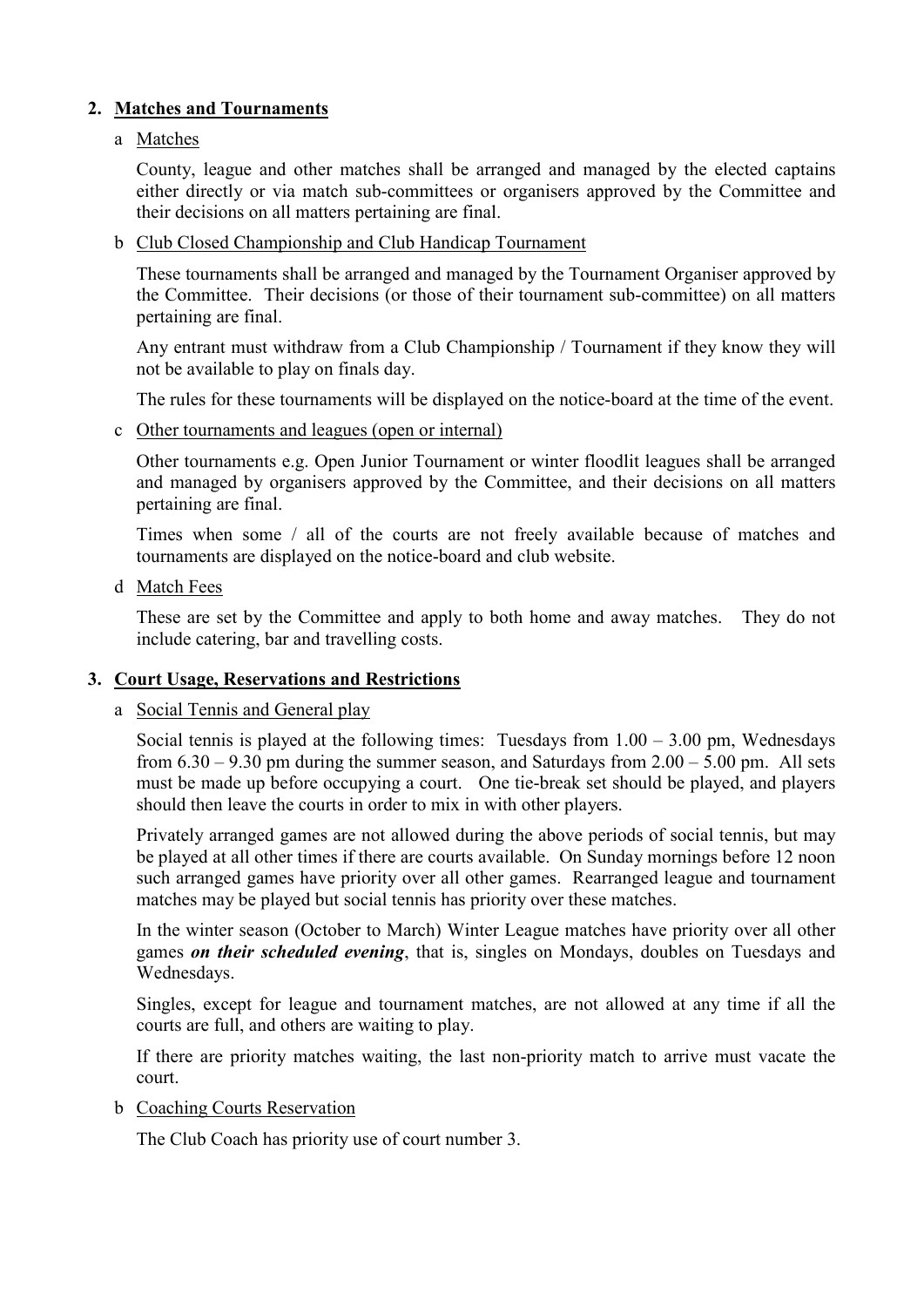#### c General Court Reservations

Three courts are reserved for each Herts County and Watford & District League home matches and two courts for various other League matches. Reservations for all team matches must be shown in the Club Diary in the foyer, and may be entered *only by the Diary*  **Secretary**. Postponed home matches may only be rearranged with the consent of the Diary Secretary.

d Court Restrictions

Restrictions on time of play for closed championship and handicap tournament matches are displayed with the rules at the time of event.

No outside tournament or league match can be played between 2.00 p.m. and 5.00 p.m. on Saturdays and Bank Holidays, after 6.00 p.m. on Wednesdays or before 12.00 noon on Sundays. Outside tournament matches have **NO** priority over social or general play and should only be arranged at off-peak times. The only exception to this rule is with the prior approval of the Committee.

# **4. Tennis Clothing and Tennis Balls**

## a Dress and Footwear (for all players including guests)

Dress shall be "SPORTS CLOTHING SUITABLE FOR TENNIS" and will NOT include jeans and cut-offs.

Footwear must be "ACCEPTED TENNIS FOOTWEAR". Footwear on any court must be soft rubber soled tennis shoes, without raised heels, deep ribbing, cleats or spikes, and should not make any marks on the court surfaces.

The Committee, both as a whole and through authority devolved to individual committee members, is empowered to decide upon the suitability and acceptability of clothing and footwear. If footwear and / or clothing are considered unacceptable, committee members are authorised to ask members and / or visitors to stop playing and leave the court until they are suitably attired. In the event of a member refusing to comply with such a request, the matter will be referred to the Committee for appropriate action, which under some circumstances could include suspension of membership.

b Tennis Balls

Except for inter-club league matches and club finals, members must provide their own tennis balls which must be LTA approved yellow of at least a reasonable quality.

## **5. Clubhouse and Grounds Regulations**

- a General
	- i Personal Security

The Committee can take no responsibility for any articles or money left on the club premises, or in the grounds, nor for vehicles parked in the vicinity of the clubhouse, nor for items within these vehicles.

ii Children

*Parents or guardians are responsible at all times for their children at the tennis club*, except during coaching sessions. Children under 10 must always be accompanied by an adult member. Children under 12 should not be left in the clubhouse in the absence of an adult, except for access to the changing rooms.

#### iii Animals

Animals are not to be brought into the club grounds unless under control.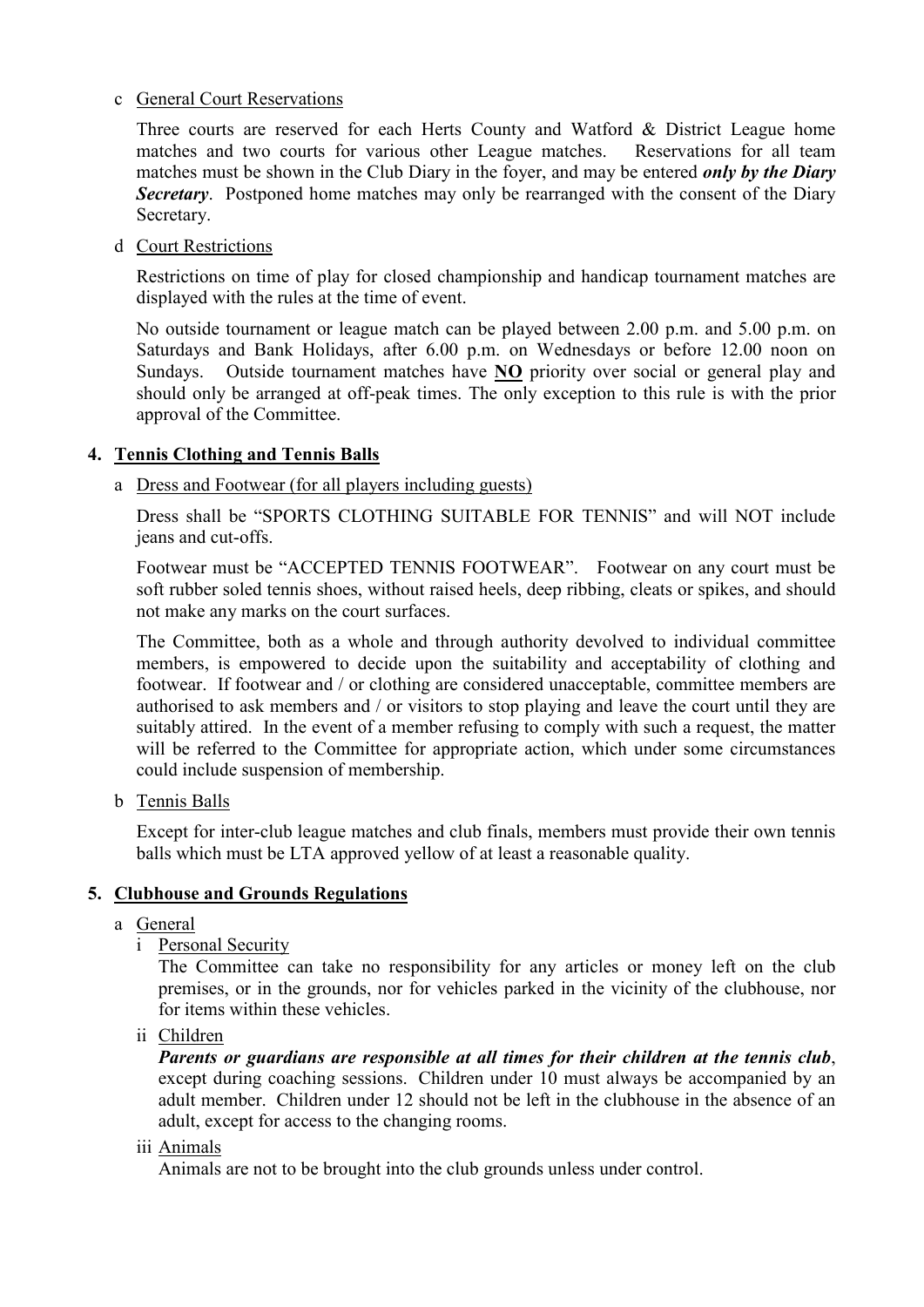iv Damage

If after a full investigation of any damage to buildings, fixtures, fittings or equipment a member is found to be responsible, the Committee have the right to charge that member for the repair or replacement at full reinstatement value.

v No Smoking

Smoking is not allowed anywhere in the clubhouse or the grounds, except in the car park where an ash-tray is mounted on the clubhouse wall for cigarette ends.

#### b Clubhouse

i Opening Hours

The Club will not normally be open before 8.30 a.m. nor after 11.00 p.m. unless the Committee has given authority for an extension.

ii Security

The last senior member to leave the club on any occasion must ensure that all windows and patio doors are locked, water taps, lights, the cooker and kettles are turned off and the front door is securely locked on leaving.

iii Lettings

The Clubhouse is let to various organisations and to individuals for private functions as agreed by the Committee. A schedule of regular lettings and bookings are displayed in the Club Diary.

c Grounds

The Grounds Manager or Sub-Committee shall manage the club's courts and associated equipment and their decision on all matters pertaining is final. It may be necessary for courts to be occasionally taken out of play and members must respect the official "court out of play" notices.

Members must ensure that tables and chairs etc. are never taken on to any of the courts in circumstances where the surface could be damaged.

When entering or leaving the courts, players must close all gates behind them to deny access to stray animals.

## **6. Administration**

a The Committee

The Committee shall consist of the Chairman, the Treasurer, the Men's and Ladies' Captains, the Head Coach and such other members as are deemed necessary. The Committee shall manage the Club's affairs. All Members of the Committee (except the Head Coach, who shall be appointed by the other member of the Committee) shall be elected or re-elected annually at the AGM. Members may be appointed at any time, but shall have their appointment confirmed by election at the AGM.

b Sub-Committees

The Chairman- and Treasurer are ex-officio members of all sub-committees, which may be appointed as and when thought necessary. Such sub-committees may consist solely of the committee member responsible for a function plus the Chairman and Treasurer.

#### c Bar

The Bar Convenor and committee members shall be elected / re-elected annually at the annual general meeting.

The Bar Committee shall arrange and manage the bar and their decision on all matters pertaining is final.